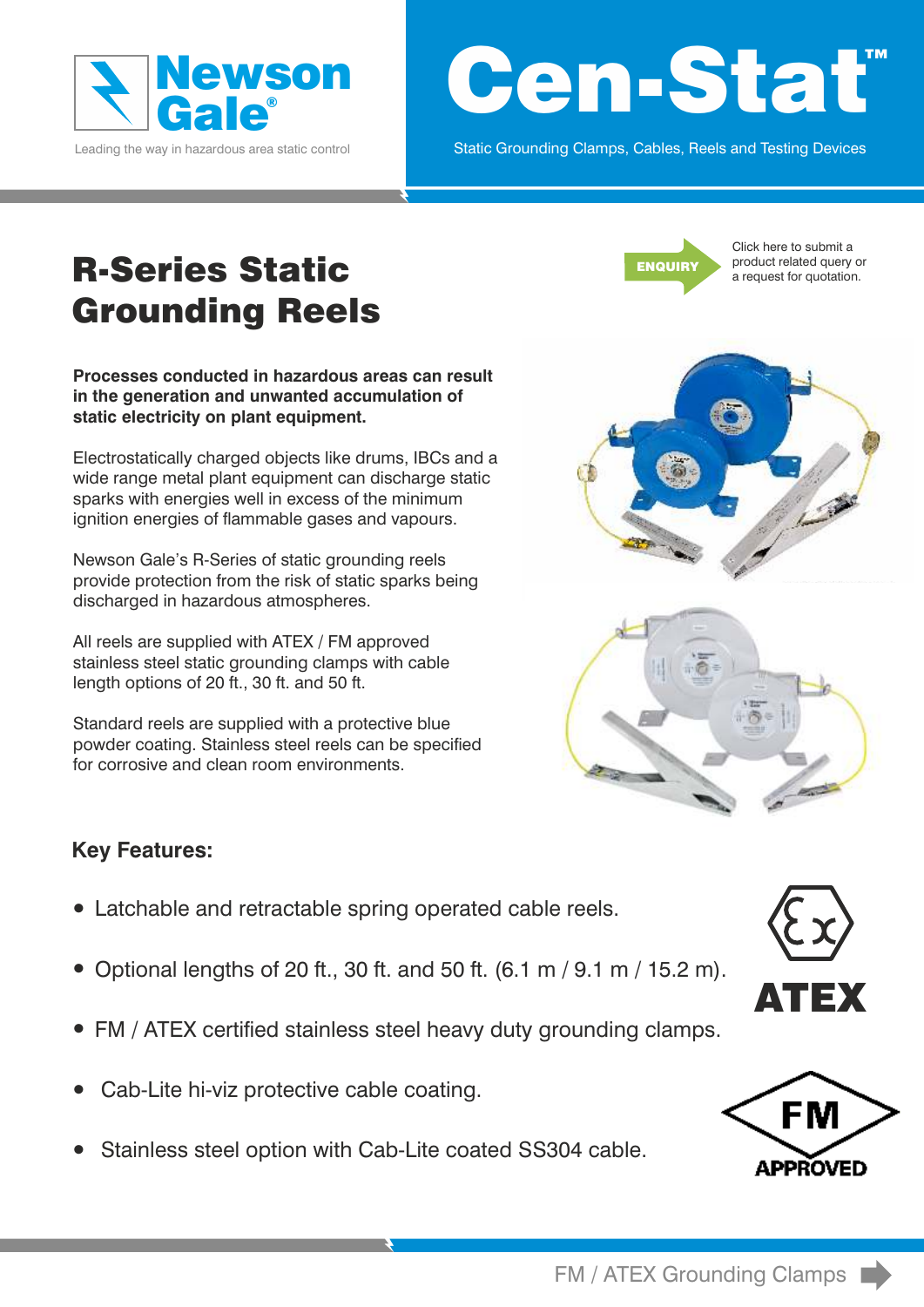<span id="page-1-0"></span>

R-Series Static Grounding Reels

### **Specifying the type of grounding clamp you need.**

When flammable or combustible products are being handled and processed in hazardous areas it is essential to specify certified equipment that will protect personnel from sources of electrostatic ignition. Static Grounding clamps with combined FM & ATEX approvals are rigorously tested and certified to ensure they are capable of dissipating static charges from potentially charged equipment. This is especially significant when the equipment can be covered in coatings, product deposits or rust that is capable of preventing the clamp from making low resistance electrical contact with the equipment to be grounded, preventing the safe transfer of electrostatic charges from the equipment to the designated earth grounding point.

#### **5 good reasons to specify FM / ATEX approved clamps.**

#### **1. Clamp Pressure Testing (FM test standard).**

Ensures the clamp is capable of establishing and maintaining low resistance electrical contact with the equipment to be grounded.

#### **2. Electrical Continuity Testing (FM test standard).**

Ensuring the continuity from the tips throughout the clamp is less than 1 ohm.

#### **3. High Frequency Vibration Testing (FM test standard).**

Ensures the clamp is capable of maintaining positive contact when attached to vibrating equipment.

#### **4. Mechanical Pull Testing (FM test standard).**

Ensures the clamp cannot be pulled off the equipment to be grounded without an intentional application of force.

#### **5. Sources of mechanical sparking (ATEX Directive).**

Ensures no mechanical sparking sources are present in the grounding clamp.



[Click here to submit a](http://newson-gale.co.uk/datasheetenquiry/datasheet_enquiry_reels203050.asp)  [product related query or](http://newson-gale.co.uk/datasheetenquiry/datasheet_enquiry_reels203050.asp)  [a request for quotation.](http://newson-gale.co.uk/datasheetenquiry/datasheet_enquiry_reels203050.asp)



**Tungsten Carbide teeth combined with positive spring pressure designed to penetrate coatings, product deposits and rust which could impede the safe transfer of static charge from the object at risk of static spark discharges.** 



**! WARNING ! - drums and containers can have typical coating thicknesses of 675 micro-metres. Product deposits on drums and containers can result in thicknesses of up to several millimetres. The flat surfaces of basic welding clamps and alliagator clips are not designed to penetrate such coatings. It is of critical importance to specify clamps that can make regular and positive electrical contact with the conductive parts of the container. This will ensure that every time a process capable of generating static charges is carried out the risk of an incendive static spark discharge is reduced to an acceptable level.**

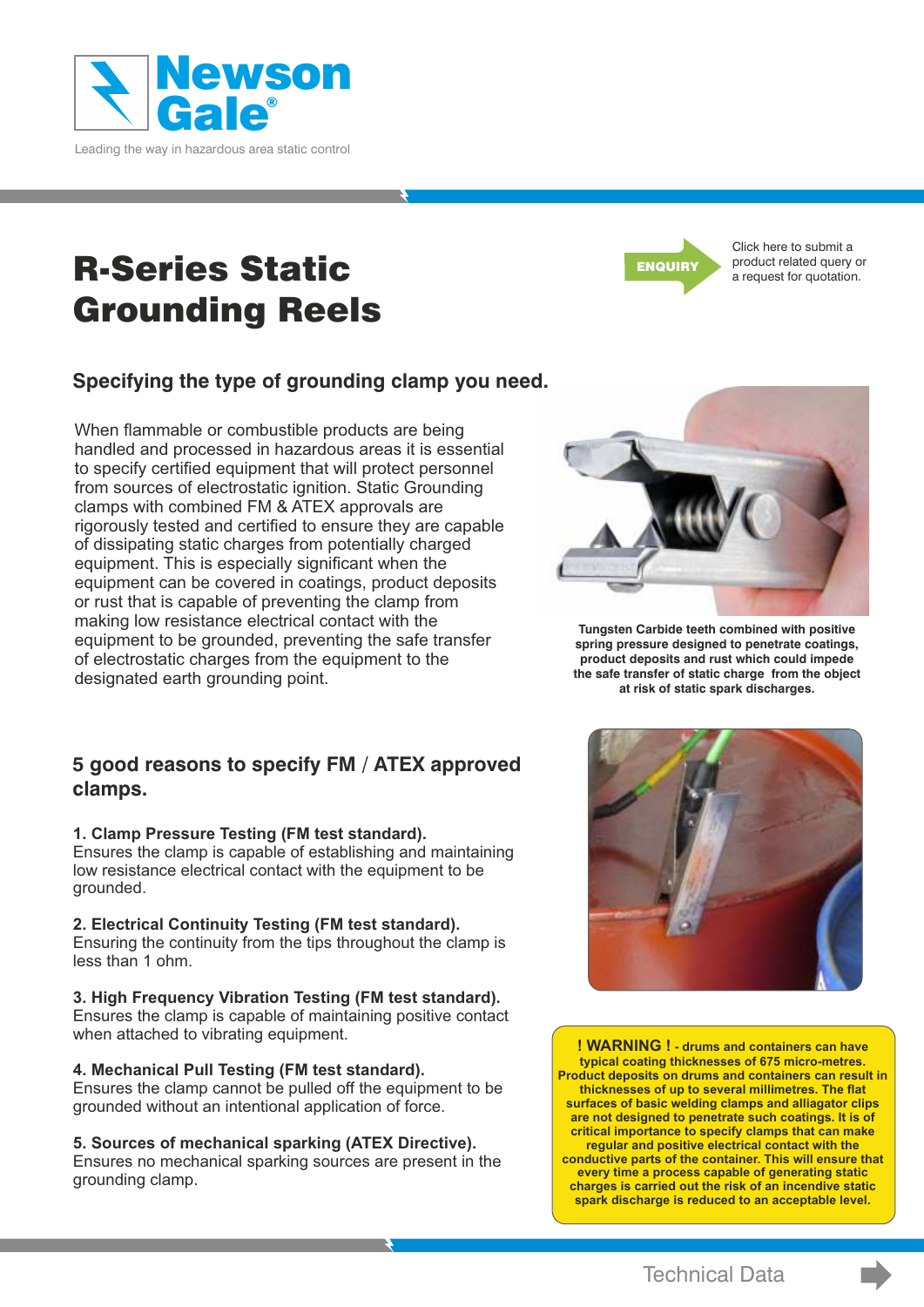<span id="page-2-0"></span>

# R-Series Static Grounding Reels



[Click here to submit a](http://newson-gale.co.uk/datasheetenquiry/datasheet_enquiry_reels203050.asp)  [product related query or](http://newson-gale.co.uk/datasheetenquiry/datasheet_enquiry_reels203050.asp)  [a request for quotation.](http://newson-gale.co.uk/datasheetenquiry/datasheet_enquiry_reels203050.asp)

### **Technical Information**

The dimensions of REEL20 and REEL30/50 are as follows:-



|     | <b>NG REEL 20</b> |                    |                 |
|-----|-------------------|--------------------|-----------------|
|     | mm                | inch               | <b>Mounting</b> |
| A   | 190.00            | 7.48               |                 |
| в   | 155.00            | 6.10               |                 |
| C   | 6.750 x 9.53      | $0.27 \times 0.38$ | 2 slots         |
| D   | 145.00            | 5.71               |                 |
| Е   | 170.00            | 6.69               |                 |
| F   | 50.80             | 2.00               |                 |
| kgs | 1.25              |                    |                 |
| Ibs | 2.75              |                    |                 |

| <b>NG REEL 30</b> |        |      |                 |
|-------------------|--------|------|-----------------|
|                   | mm     | inch | <b>Mounting</b> |
| A                 | 237.00 | 9.33 |                 |
| в                 | 200.00 | 7.87 |                 |
| C                 | 10.32  | 0.41 | 4 slots         |
| D                 | 200.00 | 7.87 |                 |
| Е                 | 220.00 | 8.66 |                 |
| F                 | 60.00  | 2.36 |                 |
| kgs               | 2.25   |      |                 |
| Ibs               | 4.95   |      |                 |

|     |        | <b>NG REEL 50</b> |                 |
|-----|--------|-------------------|-----------------|
|     | mm     | inch              | <b>Mounting</b> |
| A   | 237.00 | 9.33              |                 |
| в   | 200.00 | 7.87              |                 |
| C   | 10.32  | 0.41              | 4 slots         |
| D   | 200.00 | 7.87              |                 |
| Е   | 220.00 | 8.66              |                 |
| F   | 60.00  | 2.36              |                 |
| kgs | 2.25   |                   |                 |
| Ibs | 4.95   |                   |                 |

 $\blacktriangleright$